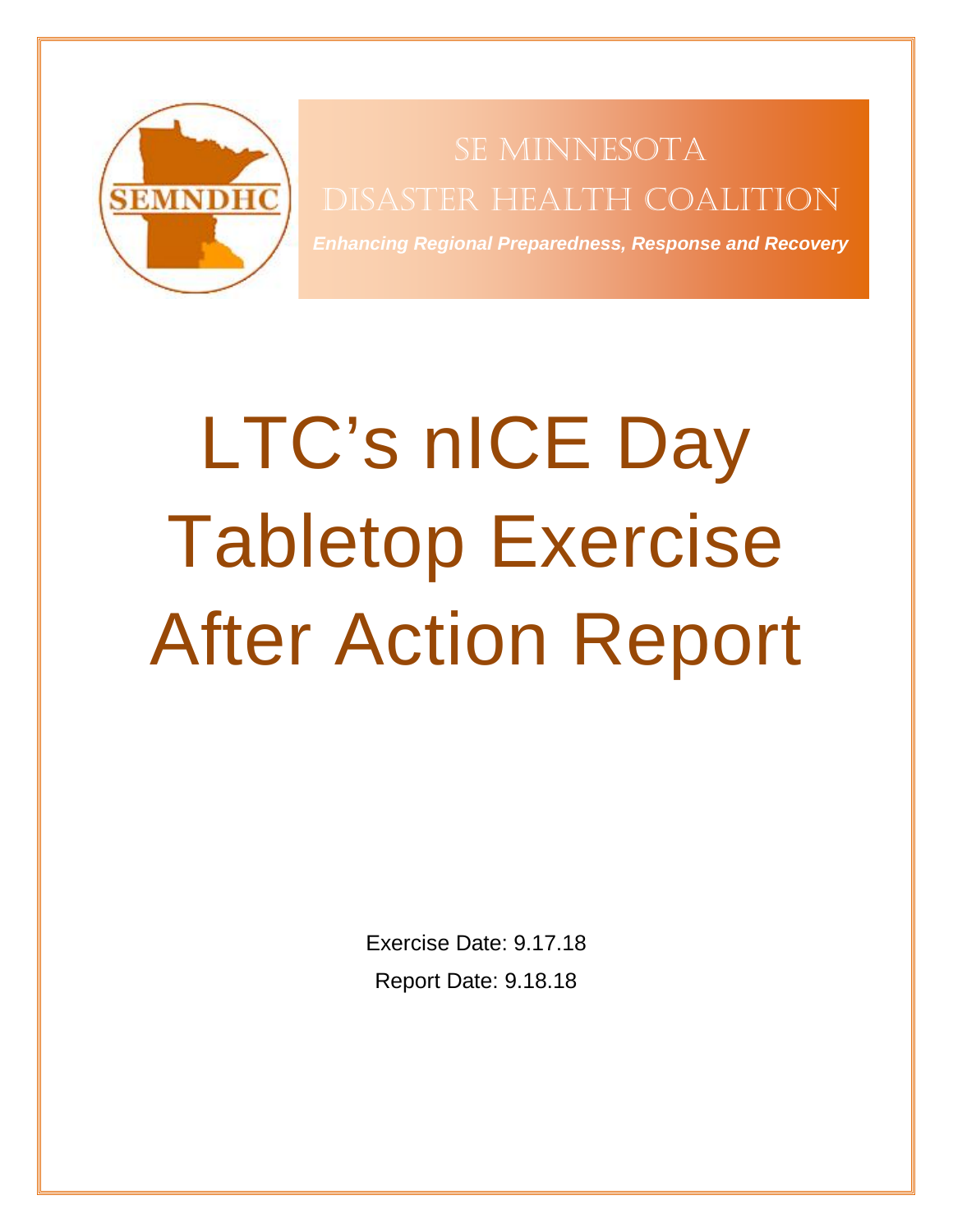## **Table of Contents**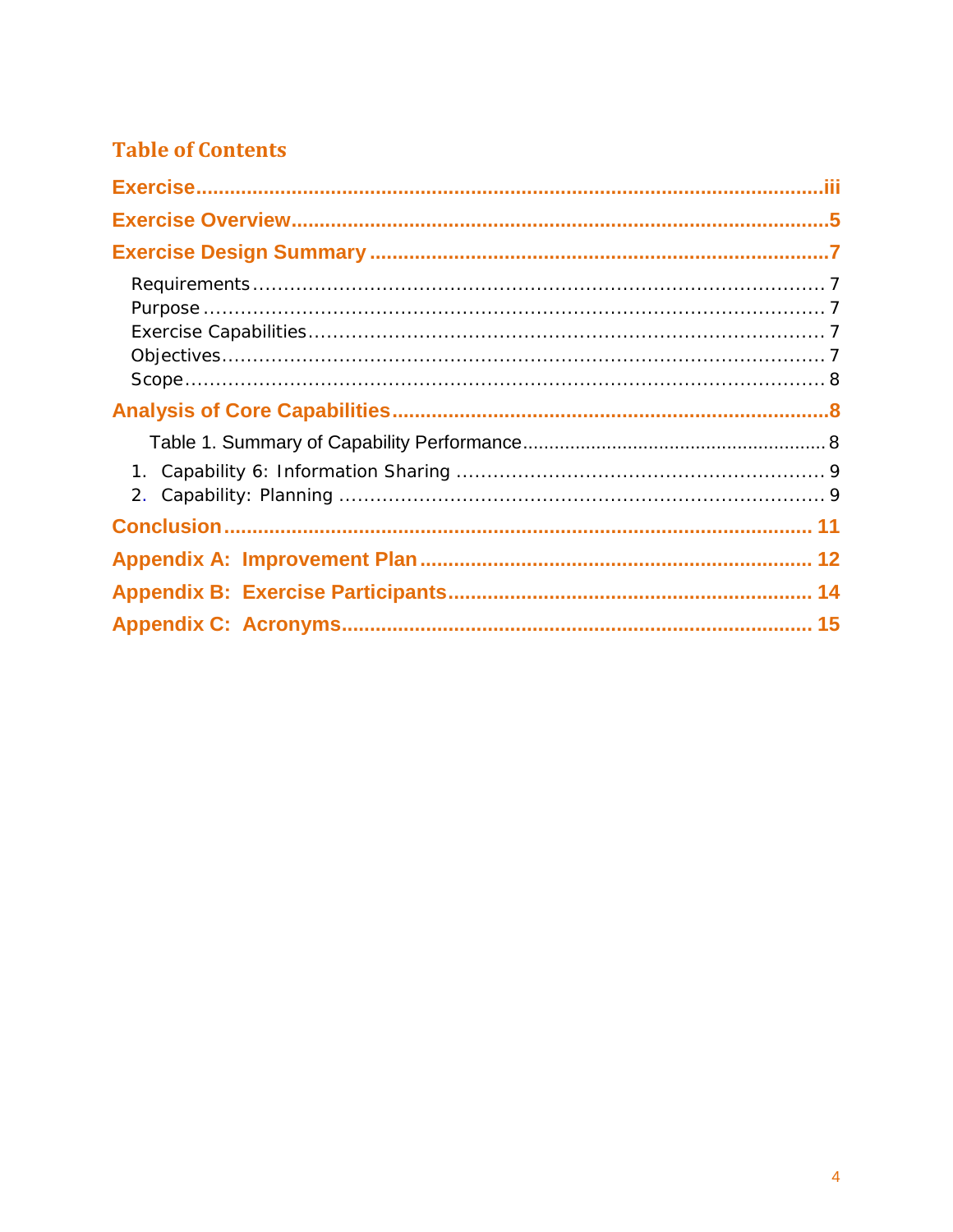# **EXERCISE OVERVIEW**

<span id="page-2-0"></span>

| <b>Exercise Name</b>    | LTC's nICE Day                                                                                                                                                                                                                                                                             |  |  |  |  |
|-------------------------|--------------------------------------------------------------------------------------------------------------------------------------------------------------------------------------------------------------------------------------------------------------------------------------------|--|--|--|--|
| <b>Exercise Dates</b>   | September 17, 2018                                                                                                                                                                                                                                                                         |  |  |  |  |
| <b>Scope</b>            | Long Term Care entities involved with the SEMN DHC Long Term Care<br>Disaster Preparedness Workgroup.                                                                                                                                                                                      |  |  |  |  |
| <b>Mission Area(s)</b>  | Response                                                                                                                                                                                                                                                                                   |  |  |  |  |
|                         | Assessment and Planning                                                                                                                                                                                                                                                                    |  |  |  |  |
| <b>Capabilities</b>     | Coordination                                                                                                                                                                                                                                                                               |  |  |  |  |
|                         | <b>Information Sharing</b>                                                                                                                                                                                                                                                                 |  |  |  |  |
|                         | 1. Identify current processes to provide critical information to employees,<br>residents, clients, family, and the public in a timely manner by the end<br>of Module 1.                                                                                                                    |  |  |  |  |
| <b>Objectives</b>       | 2. Identify contingency processes to provide critical information to<br>employees, residents, clients, family, and the public in a timely<br>manner by the end of Module 2.                                                                                                                |  |  |  |  |
|                         | 3. Determine components necessary for a communication framework<br>between various long term care entities at the regional level during<br>Module 3.                                                                                                                                       |  |  |  |  |
|                         | 4. Identify top interagency communication processes and challenges by<br>the end of Module 3.                                                                                                                                                                                              |  |  |  |  |
| <b>Threat or Hazard</b> | Ice Storm                                                                                                                                                                                                                                                                                  |  |  |  |  |
| <b>Scenario</b>         | A low-pressure system migrates into the Midwest, covering a wide area with<br>up to 2" of ice, creating widespread power outages, fallen trees, and<br>impassible roadways, forcing closure of schools, businesses, bridges, and<br>public transportation systems over a three-day period. |  |  |  |  |
|                         | Phone and cable TV service becomes intermittent on day 2 of the storm. On<br>day 3, cellular service is lost due to prolonged power outages. The icy roads<br>make it impossible for refueling trucks to reach the back-up generators for<br>the cell towers.                              |  |  |  |  |
| <b>Sponsor</b>          | Mayo Clinic and Southeast Minnesota Disaster Health Coalition                                                                                                                                                                                                                              |  |  |  |  |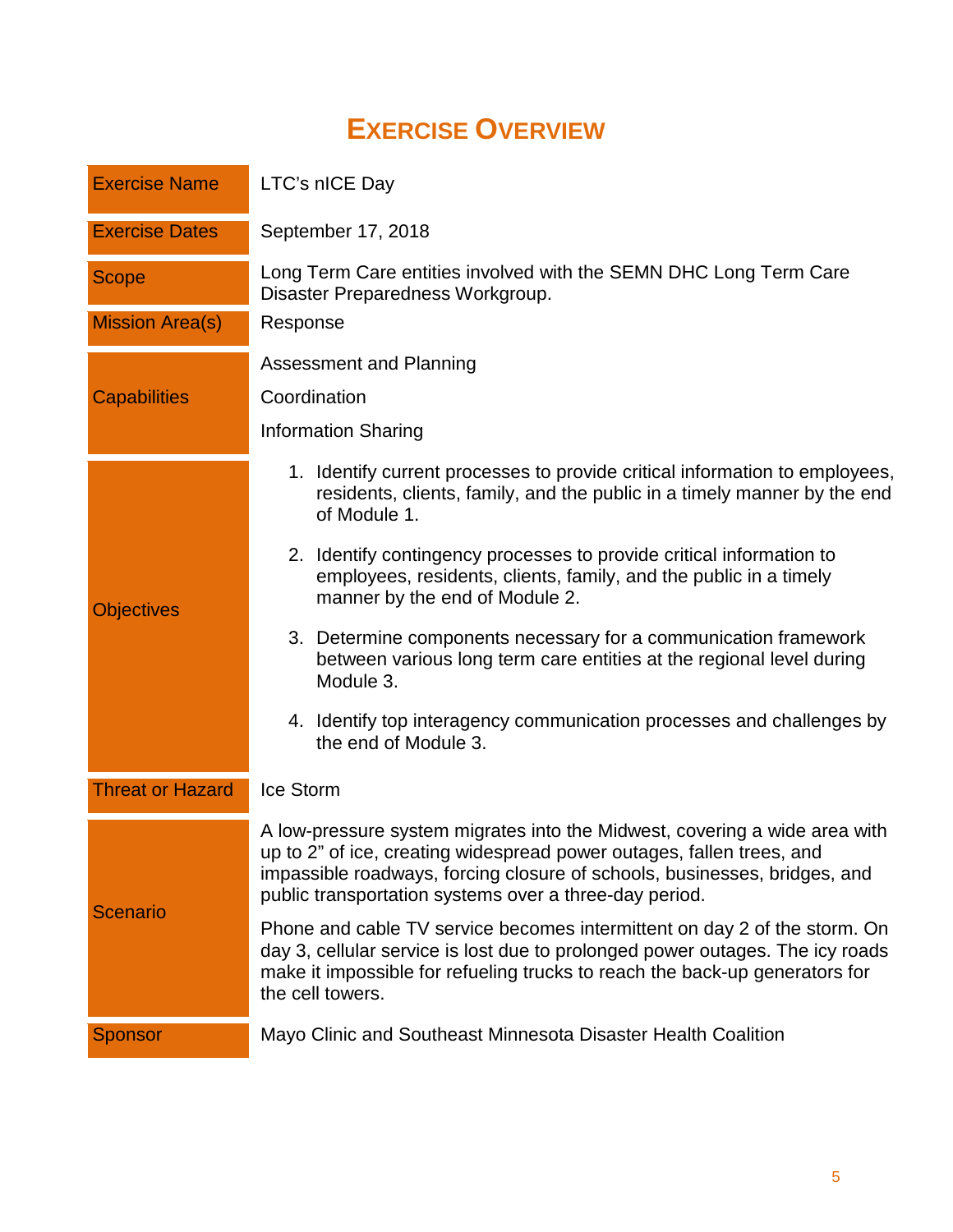| Participating<br><b>Organizations</b> | Long Term Care organizations. Refer to Appendix B.                                                              |
|---------------------------------------|-----------------------------------------------------------------------------------------------------------------|
| <b>Point of Contact</b>               | Katie Mortenson<br>Regional Healthcare Preparedness Coordinator<br>507-299-2969<br>Mortenson.katherine@mayo.edu |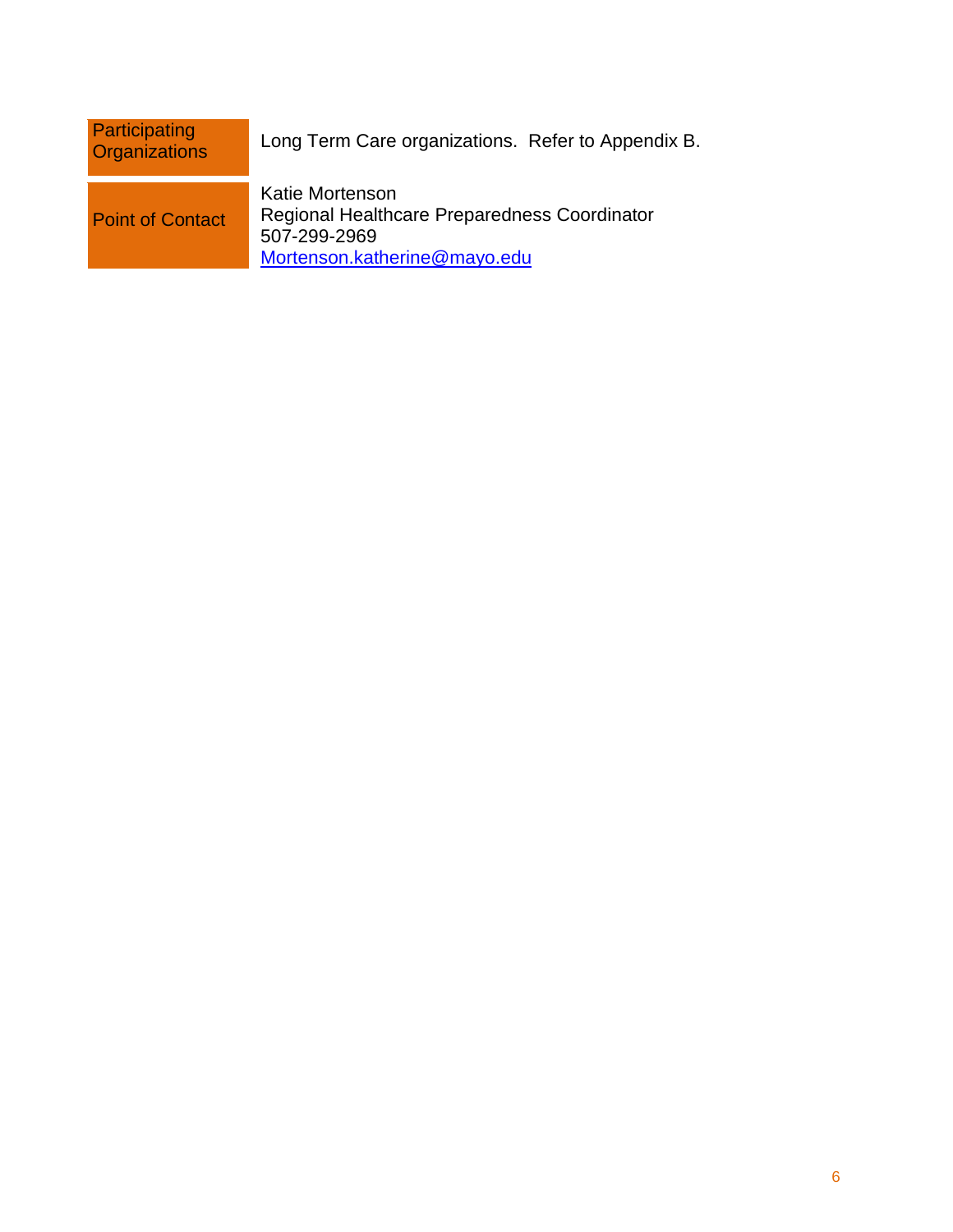# **EXERCISE DESIGN SUMMARY**

## <span id="page-4-1"></span><span id="page-4-0"></span>**Requirements**

The current Department of Homeland Security (DHS) and Department of Health and Human Services – Office of the Assistant Secretary for Preparedness and Response (ASPR) grants require organizations and communities to conduct exercises to improve disaster response operations capabilities. Additionally, the Joint Commission requires hospitals and ambulatory care facilities to conduct exercises periodically. SEMN Disaster Health Coalition [partners,](http://www.semndhc.org/partners/) recognize the need to understand expectations, roles, and responsibilities during an incident.

## <span id="page-4-2"></span>**Purpose**

The purposes for this exercise included:

- Review internal and external communication processes for Long Term Care entities active within the SEMN DHC LTC Disaster Preparedness Workgroup
- Determine desired essential elements of information (EEIs) to be collected in the event of a disaster

## <span id="page-4-3"></span>**Exercise Capabilities**

Capabilities-based planning focuses on planning under uncertainty, since the next danger or disaster can never be forecast with complete accuracy. The capabilities listed below were selected by the exercise planning team. These capabilities provided the foundation for development of the exercise objectives and scenario:

- Planning
- Coordination
- Information Sharing

## <span id="page-4-4"></span>**Objectives**

Exercise design objectives are focused on assessing response capabilities. The exercise focused on the following design objectives selected by the exercise planning team:

- Identify current processes to provide critical information to employees, residents, clients, family, and the public in a timely manner by the end of Module 1.
- Identify contingency processes to provide critical information to employees, residents, clients, family, and the public in a timely manner by the end of Module 2.
- Determine components necessary for a communication framework between various long term care entities at the regional level during Module 3.
- Identify top interagency communication processes and challenges by the end of Module 3.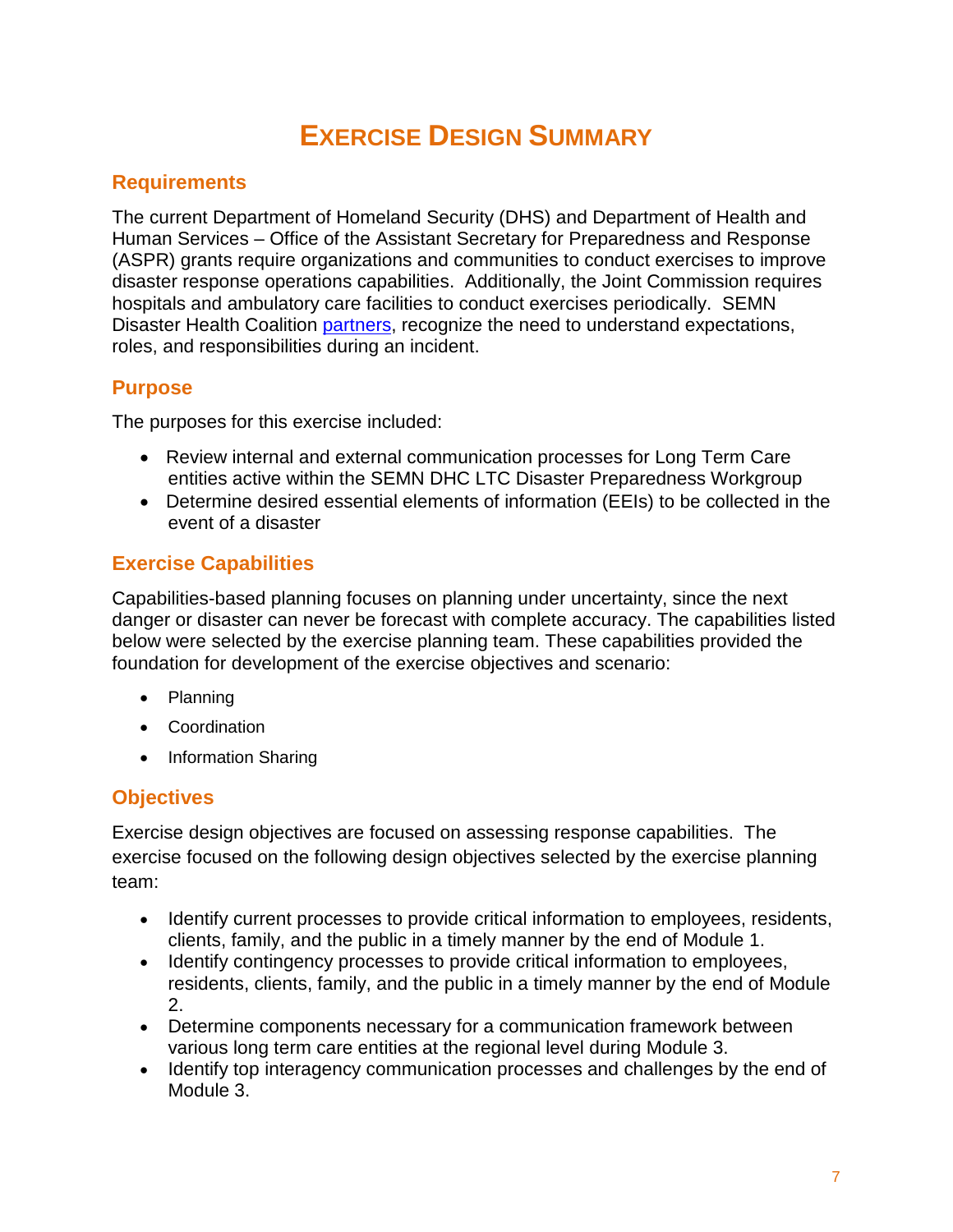## <span id="page-5-0"></span>**Scope**

The scope of play for the exercise involved various Long Term Care organizations in the region. The format of the exercise was discussion-based. The primary focus of discussions involved healthcare facility communications /information sharing, in response to an ice storm impacting the entire region and potentially having catastrophic impacts. This scenario was selected to provide context for healthcare facility communication, patient/resident/client care and movement, resource/asset deployment, staff support, safety/security assessment and utility management discussion/actions.

# **ANALYSIS OF CORE CAPABILITIES**

<span id="page-5-1"></span>Overall, participants found the exercise to be of value especially in terms of information sharing, exploring assumptions and gap identification. The objectives and capabilities provided a consistent taxonomy for evaluation that transcends individual exercises to support preparedness reporting and trend analysis. Table 1 includes the exercise objectives, aligned capabilities, and performance ratings for each capability as observed during the exercise and determined by the evaluation team.

| <b>Objective</b>                                                                                                                                                            | <b>Capability</b>            | P | s            | М | U |
|-----------------------------------------------------------------------------------------------------------------------------------------------------------------------------|------------------------------|---|--------------|---|---|
| Identify current processes to provide critical<br>information to employees, residents, clients,<br>family, and the public in a timely manner by<br>the end of Module 1.     | <b>Information Sharing</b>   | X |              |   |   |
| Identify contingency processes to provide<br>critical information to employees, residents,<br>clients, family, and the public in a timely<br>manner by the end of Module 2. | Information Sharing          | X |              |   |   |
| Determine components necessary for a<br>communication framework between various<br>long term care entities at the regional level<br>during Module 3.                        | Coordination and<br>Planning |   | $\mathsf{x}$ |   |   |
| Identify top interagency communication<br>processes and challenges by the end of<br>Module 3.                                                                               | Coordination and<br>Planning | X |              |   |   |
| Ratings:                                                                                                                                                                    |                              |   |              |   |   |

#### <span id="page-5-2"></span>Performed without Challenges (P); Performed with Some Challenges (S); Performed with Major Challenges (M); Unable to be Performed (U)

#### **Table 1. Summary of Capability Performance**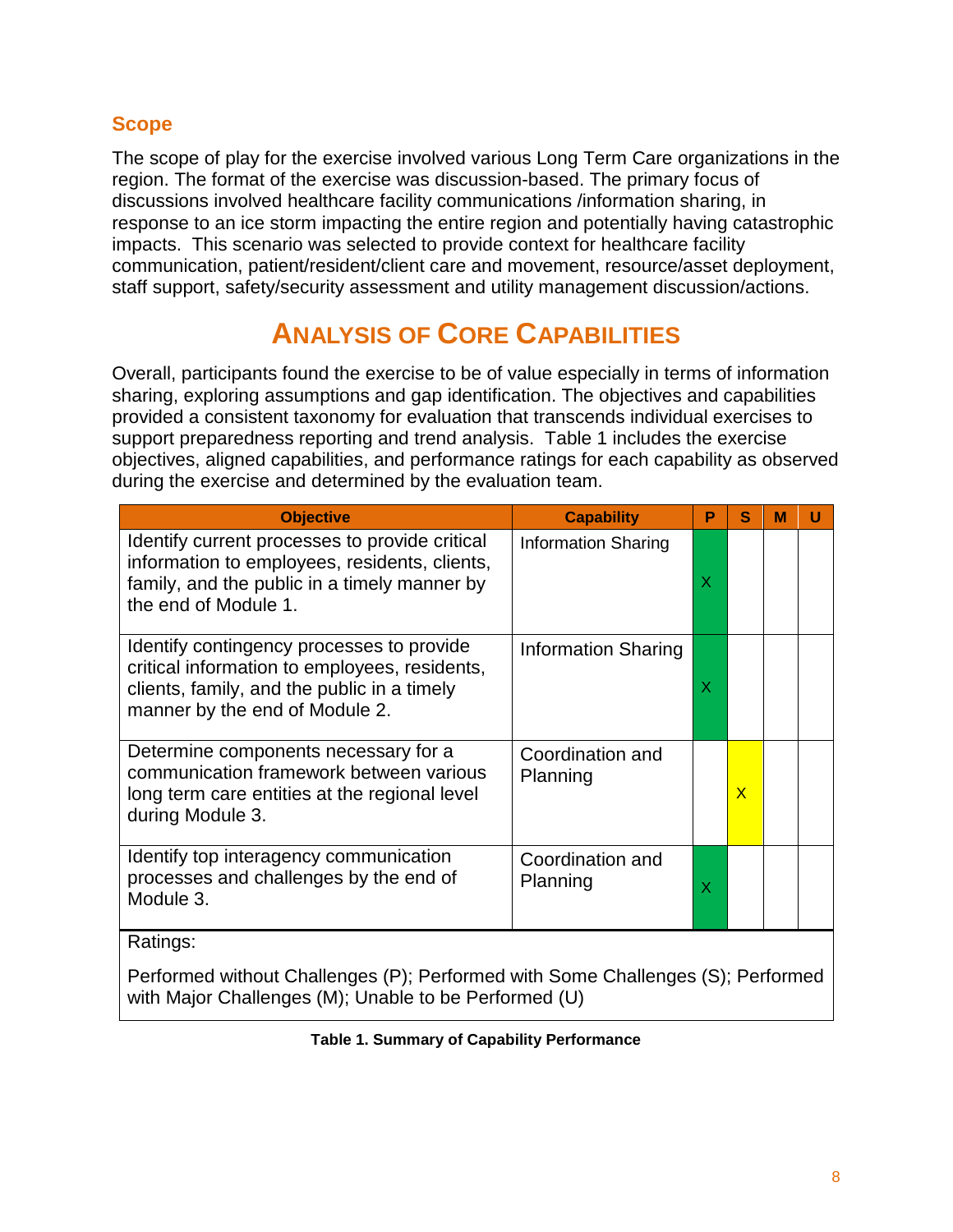The following sections provide an overview of the performance related to each exercise capability and associated objectives, highlighting strengths and areas for improvement.

#### <span id="page-6-0"></span>**1. Capability 6: Information Sharing**

**Capability Description:** An effective intelligence/information sharing and dissemination system will provide durable, reliable, and effective information exchanges (both horizontally and vertically) between those responsible for gathering information and the analysts and consumers of threat-related information. It will also allow for feedback and other necessary communications in addition to the regular flow of information and intelligence.

Integration with public health aligns during all phases of disaster planning. This is done in coordination with Emergency Management and ESF #8 planners and is specifically addressed with the coordination of information that will be shared with incident management, responders, community stakeholders, and with public health and medical partners during response and recovery. To integrate this capability, public health and healthcare emergency planners should coordinate what information is shared, who needs it, how it is delivered and when it should be provided. Capability 6 aligns in these areas for both public health and healthcare preparedness.

#### **Strengths**

The full capability level can be attributed to the following strengths:

- Strength 1: Participants were willing to brainstorm with each other and come up with solutions to communication challenges.
- Strength 2: Multiple communication methods were identified and facilities were given new ideas through discussion and collaboration with each other.
- Strength 3: All participants were engaged and ready to help each other.

#### **Areas for Improvement**

The following areas require improvement to achieve the full capability level:

1.1. Area for Improvement: Multiple ideas for back-up communication were shared in a short time period. Not all participants were familiar enough with some of these methods to effectively include them in their plans.

Analysis: During the Tabletop exercise, references were made to various forms of backup communication methods such as HAM Radio and GETS cards. Due to time constraints, sufficient explanation of these resources was not given during the exercise. As a result, several agencies have questions about these resources.

Recommendations:

1.1.1. Set aside time at a future Disaster Preparedness Workgroup meeting to discuss options for back-up communication including HAM Radio and GETS cards.

#### <span id="page-6-1"></span>**2. Capability: Planning**

**Capability Description:** Planning is the mechanism through which we develop, validate, and maintain plans, policies, and procedures describing how we will prioritize, coordinate, manage,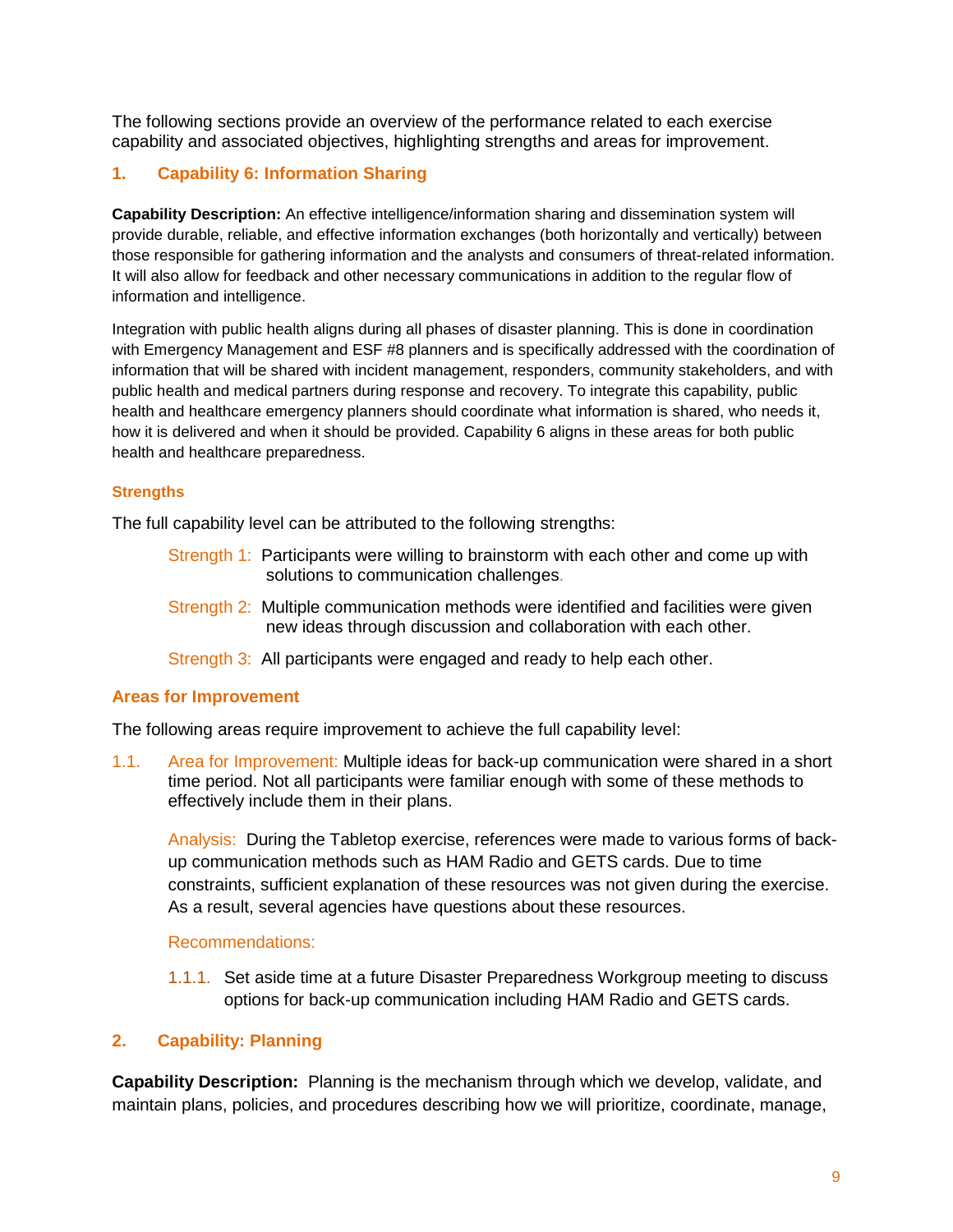and support personnel, information, equipment, and resources to prevent, protect, mitigate against, respond to, and recover from emergencies/disasters. This capability involves strategic planning, Emergency Operations Plan development and maintenance, Emergency Response Plan development and maintenance, and assessing and validating plans through plan review and disaster exercises.

#### **Strengths**

The partial capability level can be attributed to the following strengths:

- Strength 1: Participants were engaged and willing to brainstorm possibilities for regional communication and coordination.
- Strength 2: There were strong leaders in the room from a variety of different backgrounds and perspectives.
- Strength 3: Participants were willing to work together with potential competitors and different agency types to create a platform that works for everyone.
- 2.1. Area for Improvement: Currently, there are no plans or procedures for long term care agencies across the region to communicate with each other during an emergency.

Analysis: As part of the SEMN Disaster Health Coalition, members are willing to help each other during emergencies and disasters. Currently there is no established platform or process for facilities that need assistance to convey their needs to the other LTC agencies in the region or for unaffected agencies to offer their support.

During the exercise, many agencies brought up the necessity of having a "one stop shop" during incidents. Facilities often won't have the time and resources to call multiple agencies when they are in crisis. Instead, their preference would be to make one phone call to start the process of getting the necessary resources.

#### Recommendations:

- 2.1.1. Develop a regional communication framework for long term care agencies in Southeast Minnesota.
- 2.2. Area for Improvement: There is no central repository with up-to-date contact information for all long term care partners in the Southeast region.

Analysis: In order to bring agencies together to identify needs and available resources, it is first necessary to be able to contact those agencies. Currently, there is no repository or database that contains contact information for our long term care partners. There is also no system in place to gather this information. Contact information availability for Coalition members as a whole varies substantially from subgroup to subgroup.

#### Recommendations:

- 2.2.1. Research member directory options for the SEMN DHC.
- 2.2.2. Determine appropriate facility information to gather from long term care partners.
- 2.2.3. Gather facility information from long term care partners.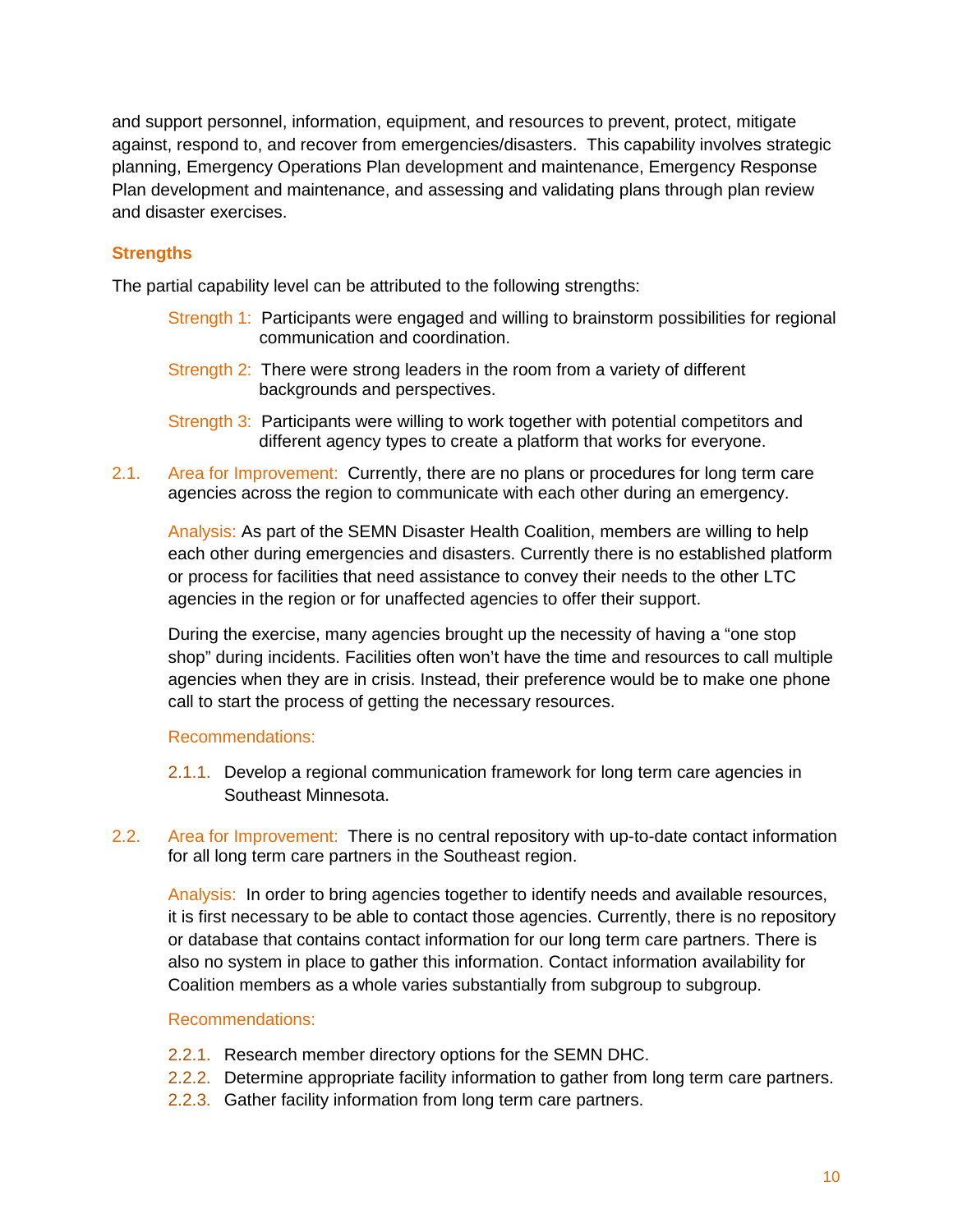## **CONCLUSION**

<span id="page-8-0"></span>"Exercises are conducted to evaluate an organization's capability to execute its mission responsibilities on one or more portions of its emergency response plan or contingency plan… Many successful responses to emergencies have demonstrated that exercising pays huge dividends when an emergency occurs. Indeed, communities across the nation have had similar experiences that show the value of previous exercise training. Studies have also identified that remediation of identified deficiencies from exercise training improves patient care in major and minor incidents by making the planning process more efficient".<sup>1</sup>

Exercise planners and participants deemed the exercise successful. Participants gained awareness of each other's processes, capabilities, limitations and assumptions. Both strengths and areas for improvement were identified. These strengths and areas for improvement can be a foundation for future performance improvement. The goal of this exercise process will not be met until organization's take action to improve capabilities based on lessons learned from the exercise.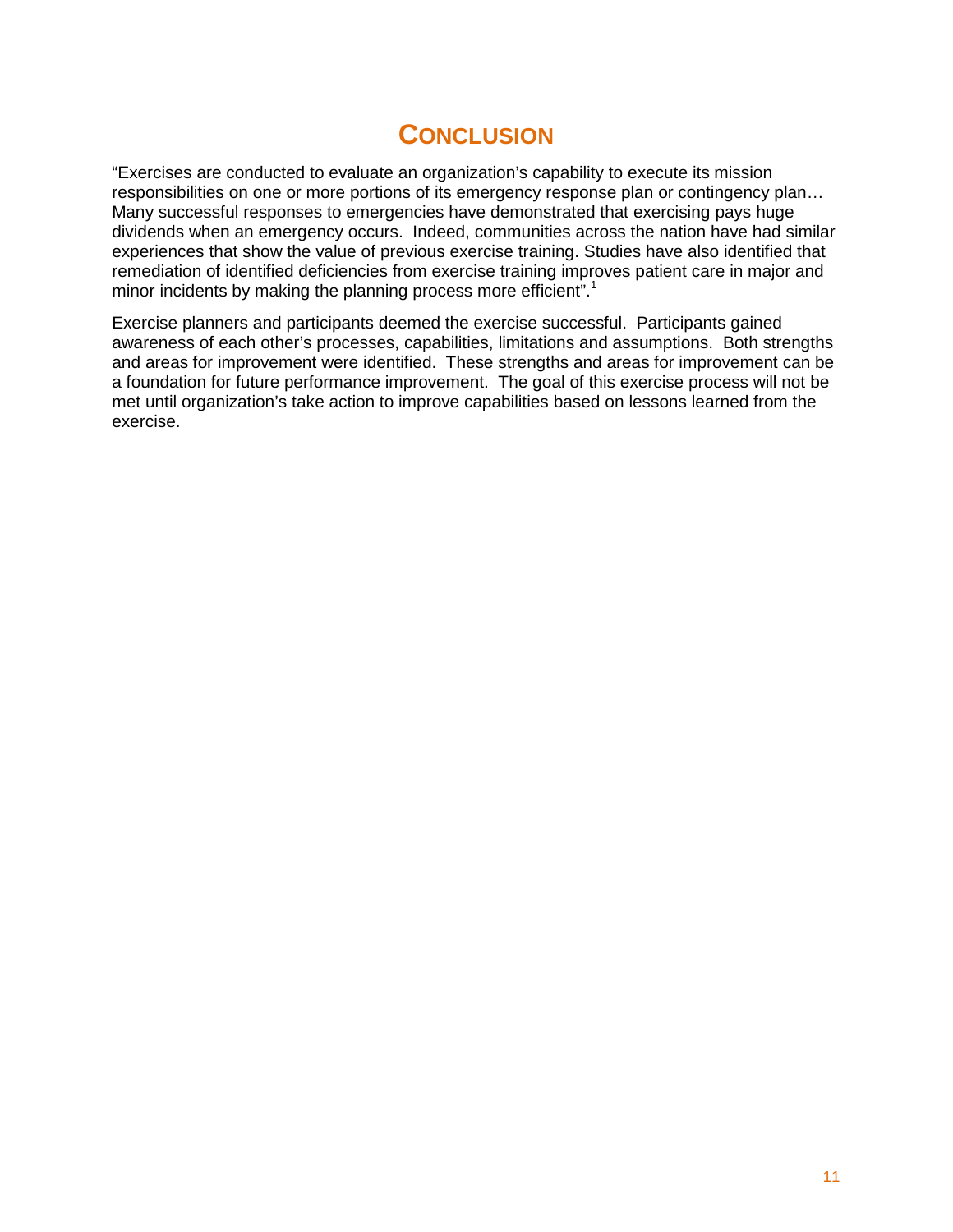# **APPENDIX A: IMPROVEMENT PLAN**

This Improvement Plan has been developed specifically for the SEMN Disaster Coalition, and its partners, as a result of regional exercise.

<span id="page-9-0"></span>

| Capability                                          | #      | Recommendation/<br><b>Corrective Action</b>                                                                                                                               | <b>Primary Responsible</b><br>Organization                          | Organization<br><b>POC</b> | <b>Priority</b> | <b>Due</b><br><b>Date</b> |
|-----------------------------------------------------|--------|---------------------------------------------------------------------------------------------------------------------------------------------------------------------------|---------------------------------------------------------------------|----------------------------|-----------------|---------------------------|
| <b>Information</b><br><b>Sharing/Communications</b> | 1.1.1. | Set aside time at a future<br><b>Disaster Preparedness</b><br>Workgroup meeting to discuss<br>options for back-up<br>communication including HAM<br>Radio and GETS cards. | <b>SEMN DHC LTC</b><br><b>Disaster</b><br>Preparedness<br>Workgroup | Katie<br>Mortenson         | 1               | 12/31/18                  |
| <b>Planning</b>                                     | 2.1.1  | Develop a regional<br>communication framework for<br>long term care agencies in<br>Southeast Minnesota.                                                                   | <b>SEMN DHC LTC</b><br><b>Disaster</b><br>Preparedness<br>Workgroup | Katie<br>Mortenson         | 3               | 6/30/19                   |
| Planning                                            | 2.2.1  | Research member directory<br>options for the SEMN DHC.                                                                                                                    | <b>SEMN DHC Advisory</b><br>Committee                               | Katie<br>Mortenson         | 2               | 03/31/19                  |
| Planning                                            | 2.2.2  | Determine appropriate facility<br>information to gather from long<br>term care partners.                                                                                  | <b>SEMN DHC LTC</b><br><b>Disaster</b><br>Preparedness<br>Workgroup | Katie<br>Mortenson         | $\mathbf 1$     | 12/31/18                  |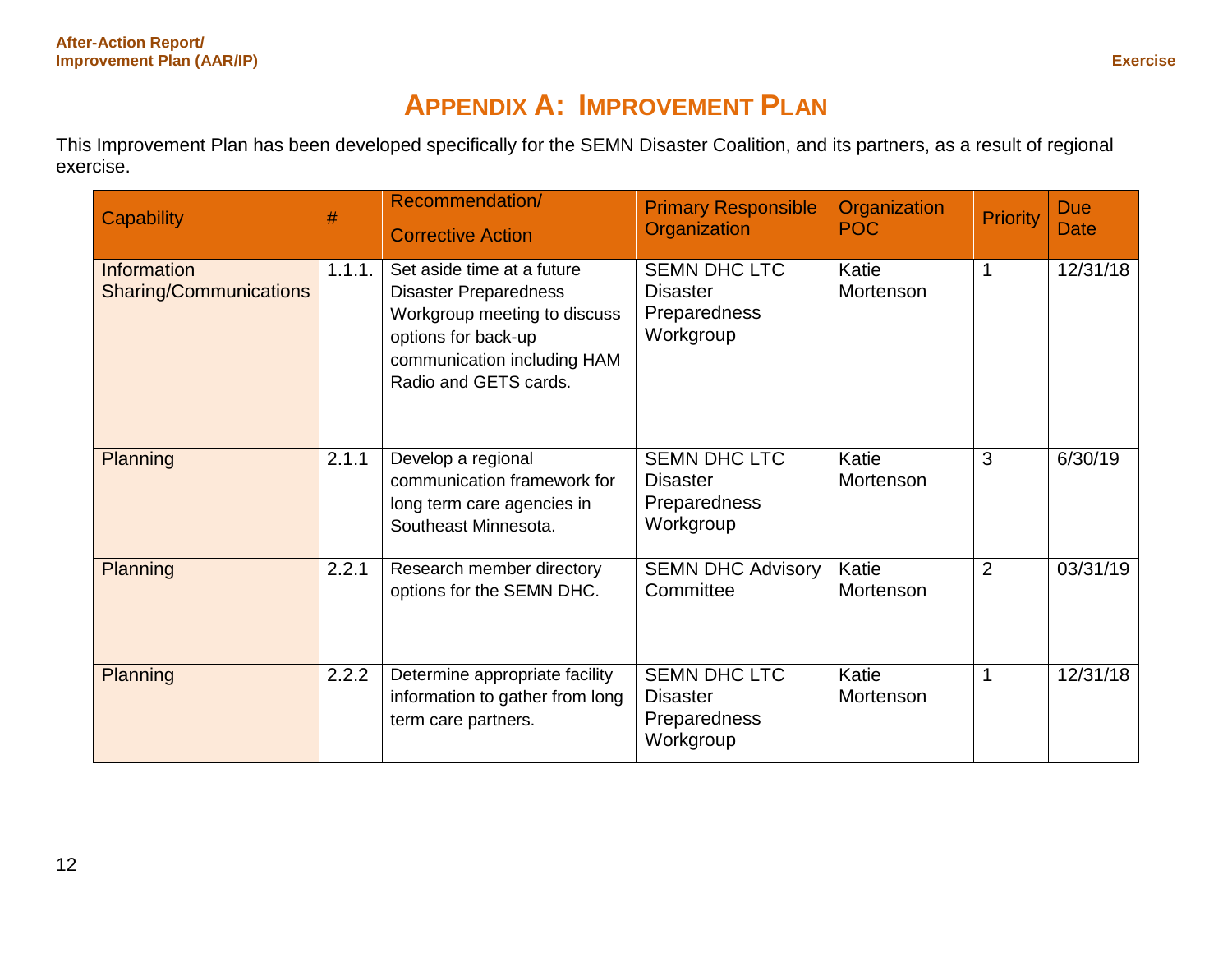#### **After-Action Report/ Improvement Plan (AAR/IP) Exercise**

| Capability      | #     | Recommendation/<br><b>Corrective Action</b>                  | <b>Primary Responsible</b><br>Organization                          | <b>Organization</b><br><b>POC</b> | Priority | <b>Due</b><br>Date |
|-----------------|-------|--------------------------------------------------------------|---------------------------------------------------------------------|-----------------------------------|----------|--------------------|
| <b>Planning</b> | 2.2.3 | Gather facility information from<br>long term care partners. | <b>SEMN DHC LTC</b><br><b>Disaster</b><br>Preparedness<br>Workgroup | Katie<br>Mortenson                |          | 03/31/19           |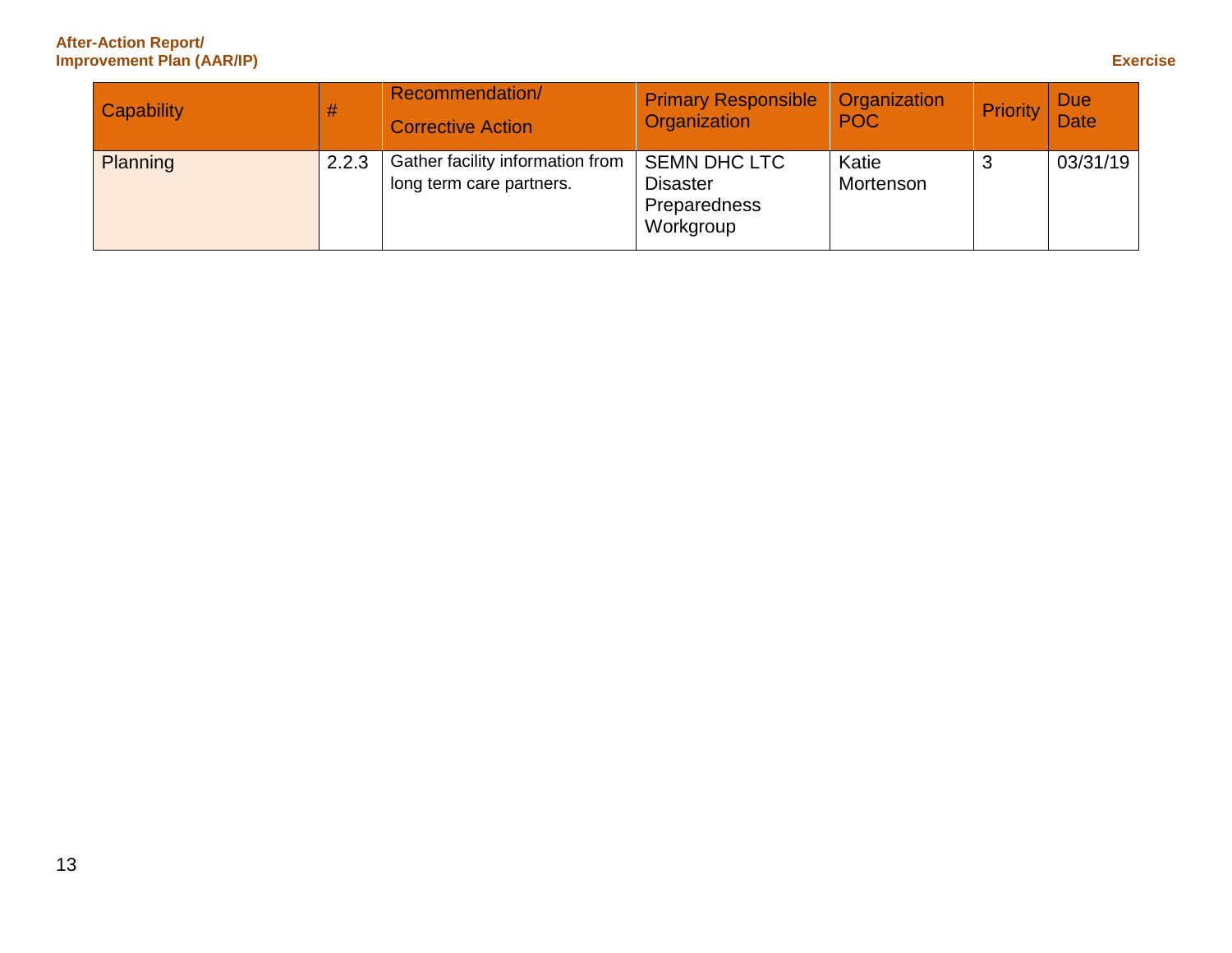# <span id="page-11-0"></span>**APPENDIX B: EXERCISE PARTICIPANTS**

| <b>Participating Organizations</b>   |  |  |  |
|--------------------------------------|--|--|--|
| <b>Accra Care</b>                    |  |  |  |
| <b>Accra Care Home Health</b>        |  |  |  |
| Care and Rehab Ostrander             |  |  |  |
| <b>Edenbrook of Rochester</b>        |  |  |  |
| Good Samaritan Society of Albert Lea |  |  |  |
| <b>Heartland Hospice</b>             |  |  |  |
| <b>Hiawatha Homes</b>                |  |  |  |
| Kenyon Senior Living                 |  |  |  |
| La Crescent Health Services          |  |  |  |
| Lake Winona Manor                    |  |  |  |
| <b>Laura Baker Services</b>          |  |  |  |
| Madonna Living Community             |  |  |  |
| <b>Madonna Towers</b>                |  |  |  |
| Mayo Clinic Hospice                  |  |  |  |
| Rochester Rehab                      |  |  |  |
| <b>Sacred Heart Care Center</b>      |  |  |  |
| Saint Anne of Winona                 |  |  |  |
| Samaritan Bethany                    |  |  |  |
| Seasons Hospice                      |  |  |  |
| <b>Spring Valley Living</b>          |  |  |  |
| <b>Three Links Care Center</b>       |  |  |  |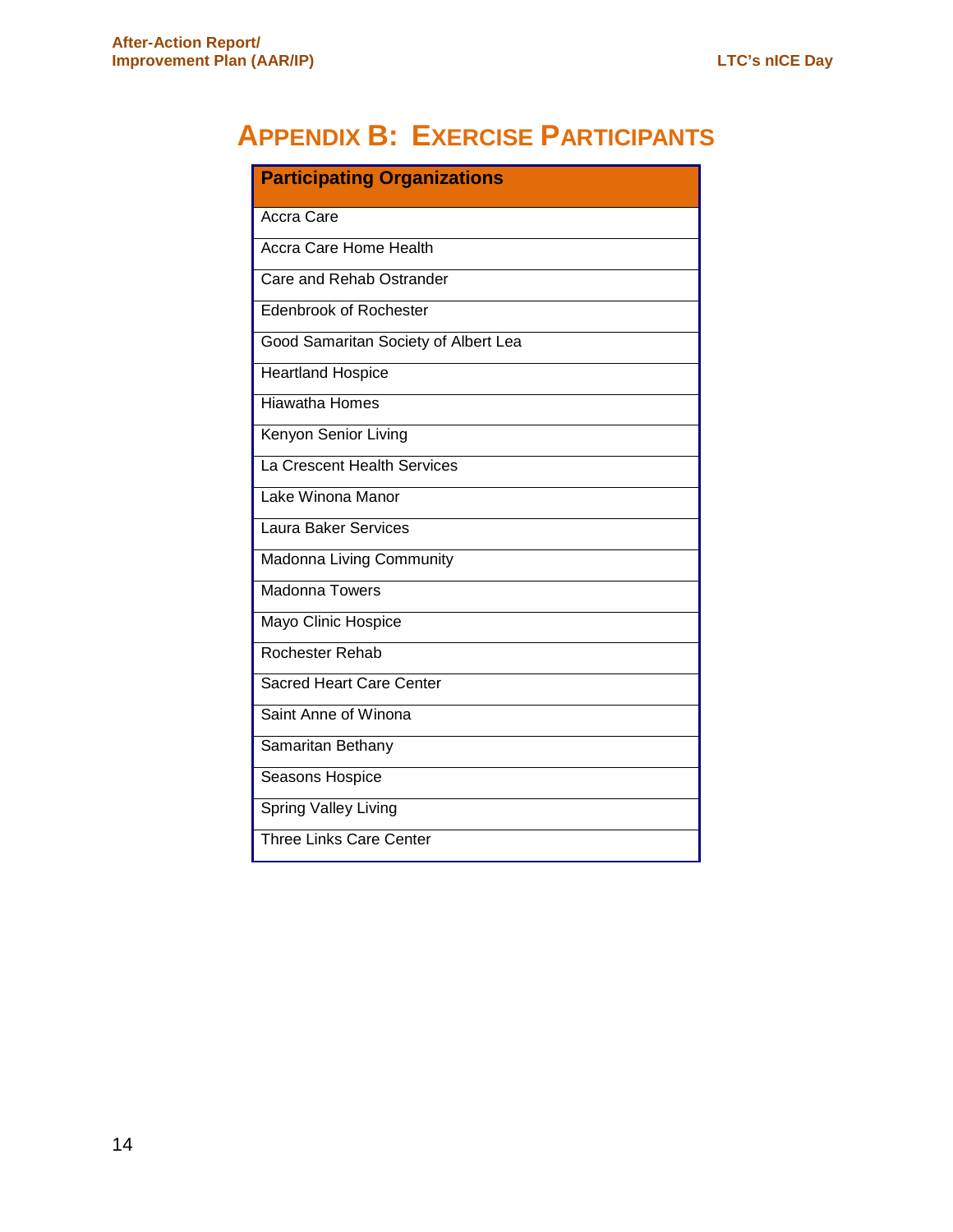# **APPENDIX C: ACRONYMS**

<span id="page-12-0"></span>

| Acronym       | Term                                                    |
|---------------|---------------------------------------------------------|
| <b>ACS</b>    | <b>Alternate Care Site</b>                              |
| <b>ARC</b>    | <b>American Red Cross</b>                               |
| <b>ARMER</b>  | Allied Radio Matrix for Emergency Response              |
| <b>ATC</b>    | Admissions & Transfer Center (Mayo Clinic)              |
| <b>DHC</b>    | <b>Disaster Health Coalition</b>                        |
| <b>DHS</b>    | U.S. Department of Homeland Security                    |
| <b>DPW</b>    | Disaster Preparedness Workgroup                         |
| <b>EAS</b>    | <b>Emergency Alerting System</b>                        |
| <b>ECC</b>    | <b>Emergency Communications Center (Mayo</b><br>Clinic) |
| <b>EMS</b>    | <b>Emergency Medical Services</b>                       |
| <b>EMSRB</b>  | <b>Emergency Medical Services Regulatory Board</b>      |
| <b>EOC</b>    | <b>Emergency Operations Center</b>                      |
| <b>EOP</b>    | <b>Emergency Operations Plan</b>                        |
| <b>H-MACC</b> | <b>Healthcare Multi-Agency Coordination Center</b>      |
| <b>HSEEP</b>  | Homeland Security Exercise and Evaluation<br>Program    |
| <b>HSEM</b>   | <b>Homeland Security and Emergency</b><br>Management    |
| <b>ICS</b>    | <b>Incident Command System</b>                          |
| <b>JIC</b>    | <b>Joint Information Center</b>                         |
| <b>JIS</b>    | Joint Information System                                |
| <b>LPH</b>    | <b>Local Public Health</b>                              |
| <b>LTC</b>    | Long Term Care                                          |
| <b>MAA</b>    | <b>Mutual Aid Agreement</b>                             |
| <b>MACC</b>   | Multi-Agency Coordination Center                        |
| <b>MCHS</b>   | Mayo Clinic Health System                               |